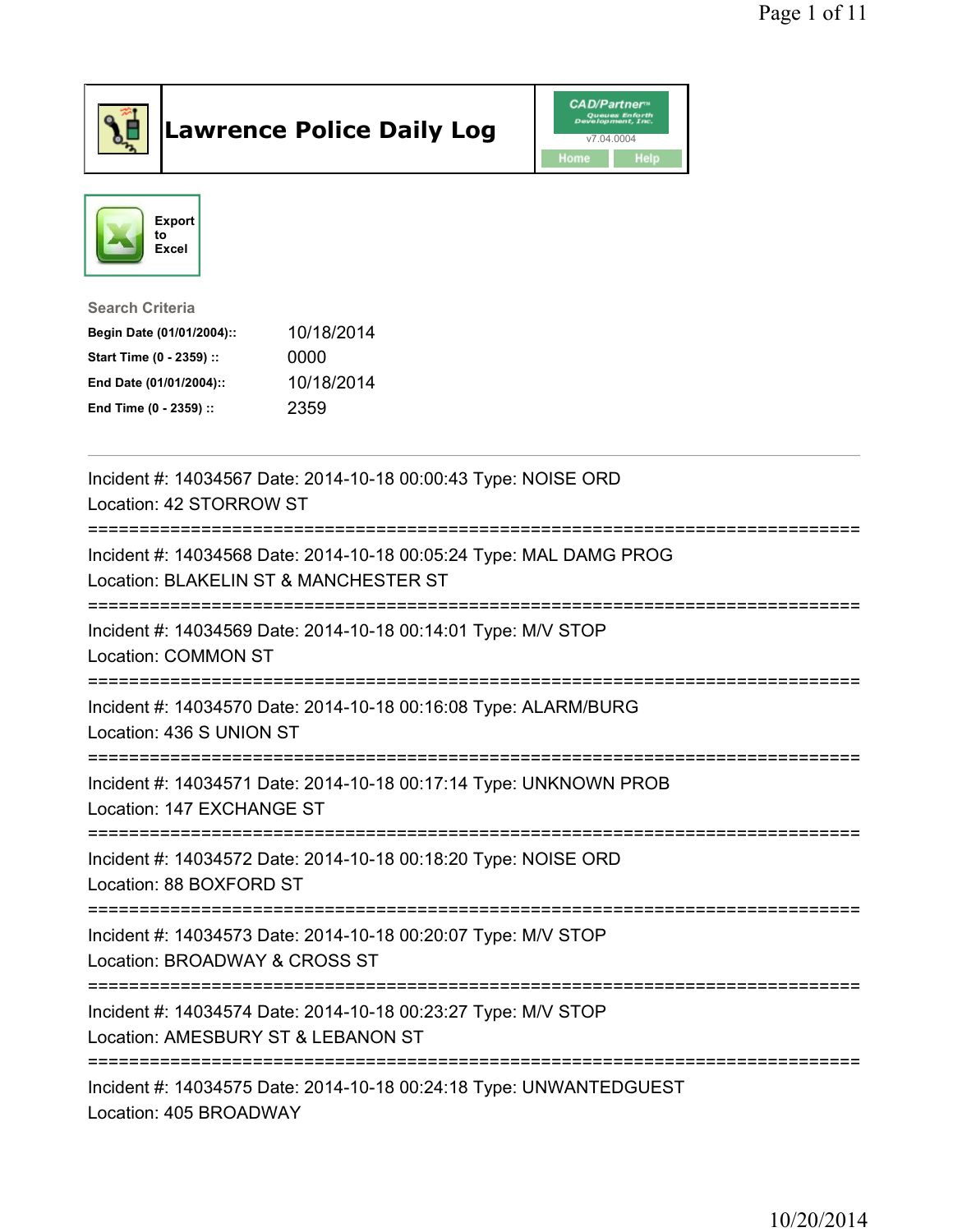| Incident #: 14034576 Date: 2014-10-18 00:25:42 Type: GUN CALL<br>Location: 7 FOREST ST                                                              |
|-----------------------------------------------------------------------------------------------------------------------------------------------------|
| Incident #: 14034577 Date: 2014-10-18 00:39:31 Type: TOW OF M/V<br>Location: 58 MILTON ST                                                           |
| Incident #: 14034578 Date: 2014-10-18 00:41:41 Type: M/V STOP<br>Location: COMMON ST & HAMPSHIRE ST<br>;===============================             |
| Incident #: 14034579 Date: 2014-10-18 00:46:57 Type: M/V STOP<br>Location: S BROADWAY & SHATTUCK ST                                                 |
| Incident #: 14034580 Date: 2014-10-18 00:58:18 Type: FIGHT<br>Location: 33 STATE ST                                                                 |
| Incident #: 14034581 Date: 2014-10-18 01:12:17 Type: DISTURBANCE<br>Location: RIO BAR AND GRILL / 9 APPLETON ST<br>.------------------------        |
| Incident #: 14034582 Date: 2014-10-18 01:15:16 Type: NOISE ORD<br>Location: ALDER ST & POPLAR ST                                                    |
| ===================================<br>Incident #: 14034583 Date: 2014-10-18 01:18:10 Type: DISTURBANCE<br>Location: TERRA LUNA CAFE / 225 ESSEX ST |
| Incident #: 14034584 Date: 2014-10-18 01:24:47 Type: ALARMS<br>Location: LAWRENCE BOYS + GIRLS CLUB / 136 WATER ST                                  |
| Incident #: 14034585 Date: 2014-10-18 01:26:53 Type: DISTURBANCE<br>Location: 55 CONGRESS ST FL 2                                                   |
| Incident #: 14034586 Date: 2014-10-18 01:38:30 Type: GENERAL SERV<br><b>Location: NORRIS ST</b>                                                     |
| Incident #: 14034587 Date: 2014-10-18 01:41:54 Type: TOW OF M/V<br>Location: 101 AMESBURY ST                                                        |
| :=====================================<br>Incident #: 14034588 Date: 2014-10-18 01:44:59 Type: GANG<br>Location: 61 BERKELEY ST                     |
| Incident #: 14034589 Date: 2014-10-18 02:03:34 Type: DISTURBANCE<br>Lootion. EE CONICDEOO OT EL O                                                   |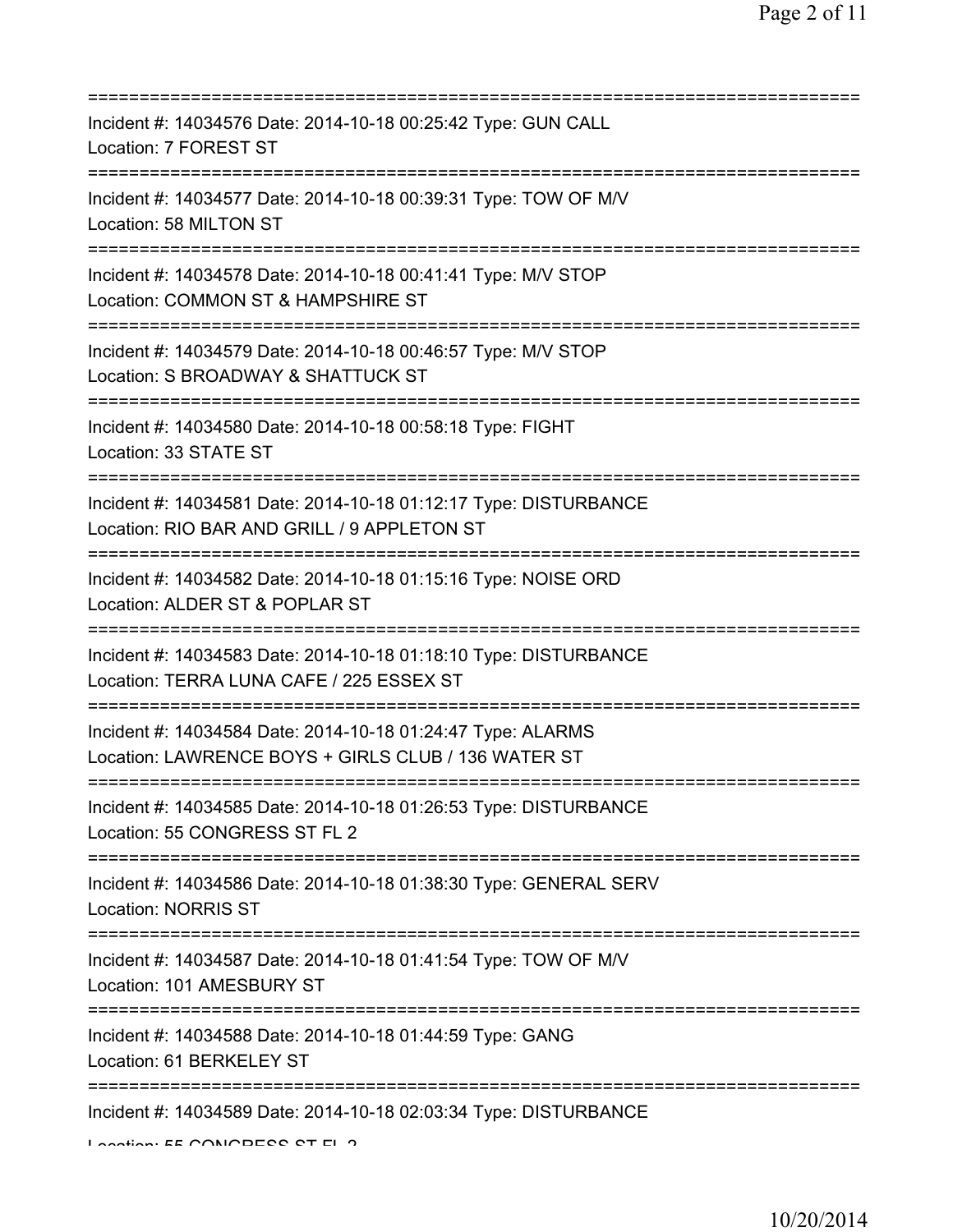| Incident #: 14034590 Date: 2014-10-18 02:09:51 Type: DISTURBANCE<br>Location: TERRA LUNA CAFE / 225 ESSEX ST<br>=========================   |
|---------------------------------------------------------------------------------------------------------------------------------------------|
| Incident #: 14034591 Date: 2014-10-18 02:11:40 Type: FIGHT<br>Location: CENTRO ESPANOLE RESTRAUNT / 56 COMMON ST                            |
| Incident #: 14034592 Date: 2014-10-18 02:20:13 Type: M/V STOP<br>Location: BROADWAY & HAVERHILL ST<br>===================================== |
| Incident #: 14034593 Date: 2014-10-18 02:21:16 Type: NOISE ORD<br>Location: 60 MARGIN ST FL 3                                               |
| Incident #: 14034594 Date: 2014-10-18 02:21:51 Type: M/V STOP<br>Location: PARKER ST & SALEM ST<br>====================                     |
| Incident #: 14034595 Date: 2014-10-18 02:22:57 Type: AUTO ACC/NO PI<br>Location: LAWRENCE ST & PARK ST                                      |
| Incident #: 14034596 Date: 2014-10-18 02:37:18 Type: NOISE ORD<br>Location: 482 HAVERHILL ST FL 1<br>=============                          |
| Incident #: 14034597 Date: 2014-10-18 02:43:43 Type: FIGHT<br>Location: SAM'S FOOD STORE / 389 BROADWAY                                     |
| Incident #: 14034598 Date: 2014-10-18 02:51:54 Type: DISTURBANCE<br>Location: SEVEN ELEVEN / 99 HAMPSHIRE ST                                |
| Incident #: 14034599 Date: 2014-10-18 02:53:47 Type: DISORDERLY<br>Location: JACKSON ST & MONTGOMERY ST                                     |
| Incident #: 14034600 Date: 2014-10-18 02:54:24 Type: MAN DOWN<br>Location: CVS PHARMACY / 266 BROADWAY                                      |
| Incident #: 14034601 Date: 2014-10-18 03:02:43 Type: NOISE ORD<br>Location: 131 BENNINGTON ST                                               |
| Incident #: 14034602 Date: 2014-10-18 03:19:46 Type: M/V STOP<br>Location: BROADWAY & GREEN ST                                              |
| Incident #: 14034603 Date: 2014-10-18 03:24:06 Type: M/V STOP                                                                               |

 $L_{\text{eff}}$   $\sim$  BROADWAY & LOWELL ST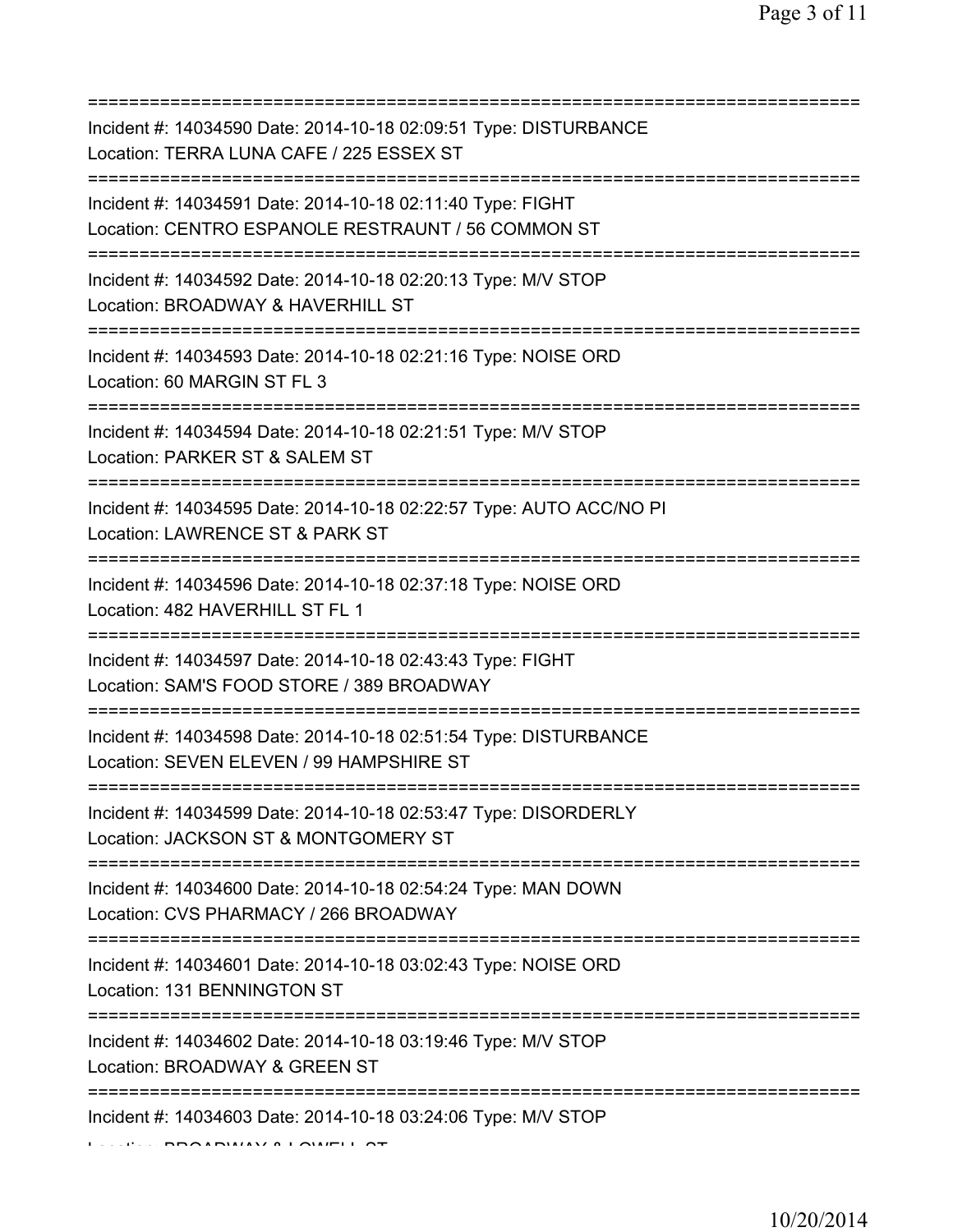=========================================================================== Incident #: 14034604 Date: 2014-10-18 03:25:10 Type: DISORDERLY Location: 103 BOXFORD ST FL 1 =========================================================================== Incident #: 14034605 Date: 2014-10-18 03:31:35 Type: SUS PERS/MV Location: 54 MELVIN ST =========================================================================== Incident #: 14034606 Date: 2014-10-18 03:35:06 Type: UNWANTEDGUEST Location: 24 SARATOGA ST =========================================================================== Incident #: 14034607 Date: 2014-10-18 04:19:40 Type: LARCENY/PAST Location: 7-ELEVEN / 360 BROADWAY =========================================================================== Incident #: 14034608 Date: 2014-10-18 04:27:56 Type: SUS PERS/MV Location: BROADWAY & HAVERHILL ST =========================================================================== Incident #: 14034609 Date: 2014-10-18 04:58:15 Type: DOMESTIC/PROG Location: 1 BIRCH ST =========================================================================== Incident #: 14034610 Date: 2014-10-18 06:35:26 Type: ANIMAL COMPL Location: LAWRENCE GENERAL HOSPITAL / 1 GENERAL ST =========================================================================== Incident #: 14034611 Date: 2014-10-18 06:54:05 Type: STOL/MV/PAS Location: 30 PHILLIPS ST FL 1ST FLOOR =========================================================================== Incident #: 14034612 Date: 2014-10-18 07:36:16 Type: SUS PERS/MV Location: BIG CITY BAR AND GRILLE / 65 MERRIMACK ST =========================================================================== Incident #: 14034613 Date: 2014-10-18 08:03:07 Type: M/V STOP Location: WINTHROP & GRAFTON =========================================================================== Incident #: 14034614 Date: 2014-10-18 08:11:41 Type: ALARMS Location: 354 MERRIMACK ST =========================================================================== Incident #: 14034615 Date: 2014-10-18 08:24:46 Type: DOMESTIC/PROG Location: 32 FOSTER ST =========================================================================== Incident #: 14034616 Date: 2014-10-18 08:25:43 Type: PARK & WALK Location: 205 BROADWAY =========================================================================== Incident #: 14034617 Date: 2014-10-18 08:54:15 Type: MAL DAMAGE Location: E HAVERHILL ST & PROSPECT ST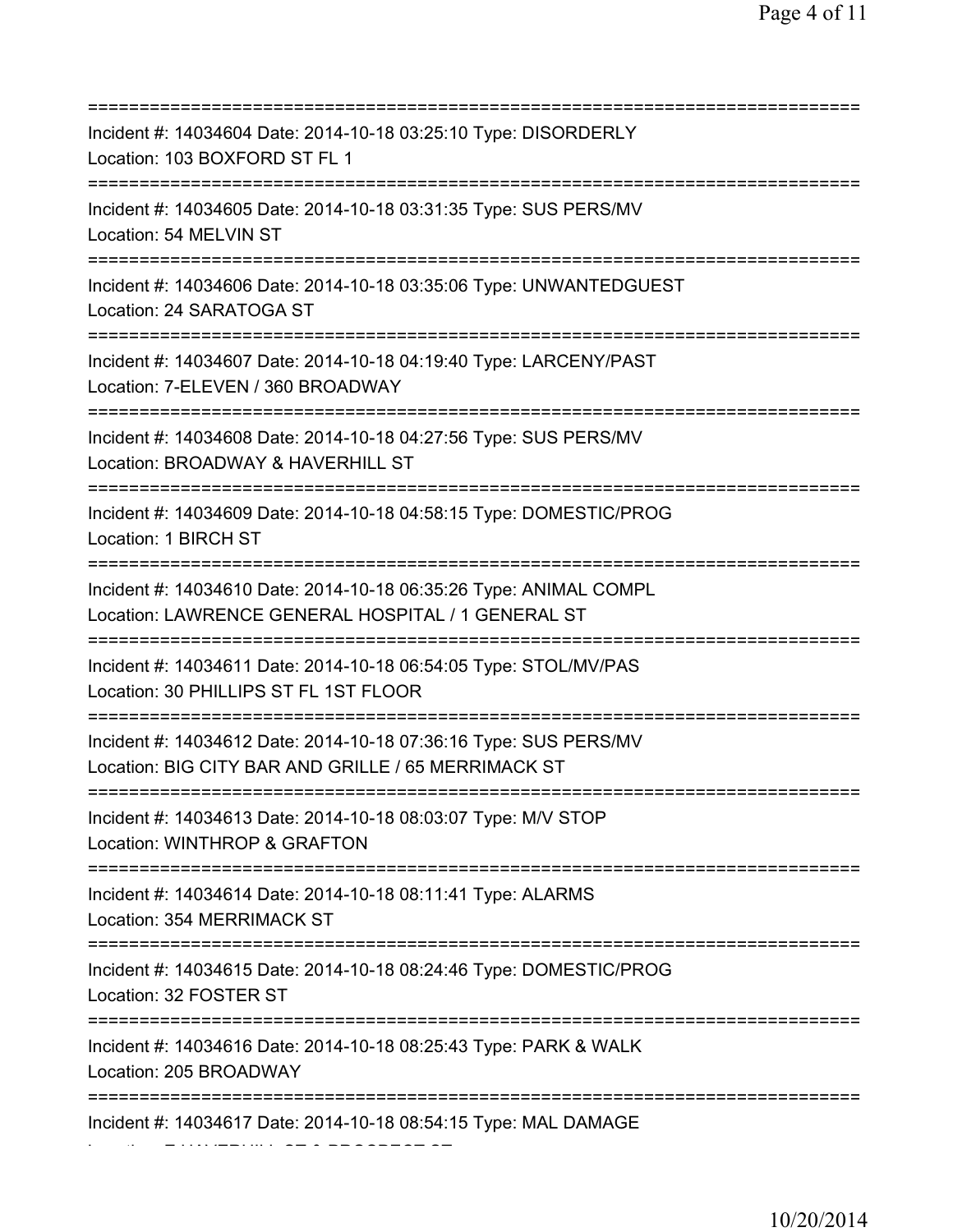| Incident #: 14034618 Date: 2014-10-18 08:58:35 Type: KEEP PEACE<br>Location: 22 DEWEY ST                                                  |
|-------------------------------------------------------------------------------------------------------------------------------------------|
| Incident #: 14034619 Date: 2014-10-18 09:15:56 Type: KEEP PEACE<br>Location: 22 DEWEY ST                                                  |
| Incident #: 14034620 Date: 2014-10-18 09:26:17 Type: KEEP PEACE<br>Location: 167 ESSEX ST #3                                              |
| Incident #: 14034621 Date: 2014-10-18 09:28:27 Type: DOMESTIC/PROG<br>Location: 151 FARNHAM ST FL 2ND                                     |
| Incident #: 14034622 Date: 2014-10-18 09:41:01 Type: CK WELL BEING<br>Location: 77 S UNION ST #2<br>============================          |
| Incident #: 14034623 Date: 2014-10-18 09:49:14 Type: UNKNOWN PROB<br>Location: 122 MYRTLE ST FL 3RD                                       |
| Incident #: 14034624 Date: 2014-10-18 09:54:59 Type: LARCENY/PAST<br>Location: 358 ANDOVER ST FL 2F                                       |
| Incident #: 14034625 Date: 2014-10-18 10:10:59 Type: TOW OF M/V<br>Location: JORDAN ST & WATER ST<br>==============                       |
| Incident #: 14034626 Date: 2014-10-18 10:11:35 Type: ROBBERY UNARM<br>Location: 575 COMMON ST                                             |
| Incident #: 14034627 Date: 2014-10-18 10:18:22 Type: THREATS<br>Location: 66 CENTRE ST #C                                                 |
| Incident #: 14034628 Date: 2014-10-18 10:23:19 Type: THREATS<br>Location: 66 CENTRE ST #C                                                 |
| Incident #: 14034629 Date: 2014-10-18 10:35:57 Type: AUTO ACC/NO PI<br>Location: 5 PATTON ST                                              |
| ;================================<br>Incident #: 14034630 Date: 2014-10-18 10:43:41 Type: DOMESTIC/PROG<br>Location: 133 BAILEY ST FL 2ND |
| Incident #: 14034631 Date: 2014-10-18 11:00:01 Type: ALARM/BURG                                                                           |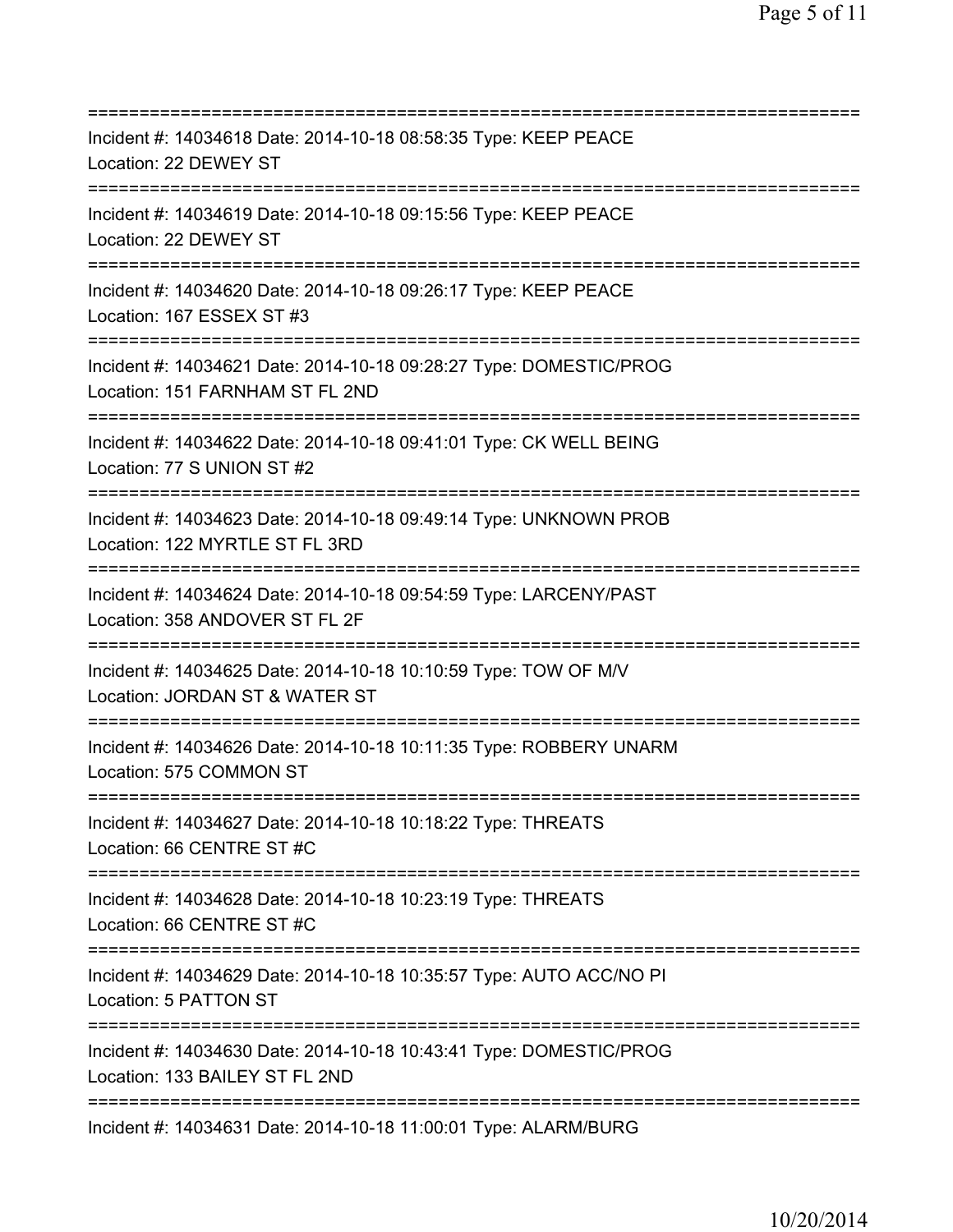=========================================================================== Incident #: 14034632 Date: 2014-10-18 11:10:50 Type: HIT & RUN M/V Location: 155 HAVERHILL ST =========================================================================== Incident #: 14034633 Date: 2014-10-18 11:30:31 Type: NEIGHBOR PROB Location: 23 KENDALL ST =========================================================================== Incident #: 14034634 Date: 2014-10-18 11:50:09 Type: DISORDERLY Location: 541 LOWELL ST =========================================================================== Incident #: 14034635 Date: 2014-10-18 11:53:20 Type: LOST PROPERTY Location: 90 LOWELL ST =========================================================================== Incident #: 14034636 Date: 2014-10-18 11:54:23 Type: MAN DOWN Location: PRIMO'S LIQUORS / 450 HAVERHILL ST =========================================================================== Incident #: 14034637 Date: 2014-10-18 11:55:47 Type: LIC PLATE STO Location: 183 EXCHANGE ST =========================================================================== Incident #: 14034638 Date: 2014-10-18 11:59:49 Type: ALARM/BURG Location: 29 DANA ST =========================================================================== Incident #: 14034639 Date: 2014-10-18 12:02:29 Type: LARCENY/PAST Location: 53 BRADFORD ST =========================================================================== Incident #: 14034640 Date: 2014-10-18 12:10:46 Type: TOW OF M/V Location: BRADFORD ST & HAMPSHIRE ST =========================================================================== Incident #: 14034641 Date: 2014-10-18 12:12:00 Type: DOMESTIC/PROG Location: 13 PORTLAND ST FL 3RD =========================================================================== Incident #: 14034642 Date: 2014-10-18 12:13:38 Type: MEDIC SUPPORT Location: 41 MAY ST =========================================================================== Incident #: 14034643 Date: 2014-10-18 12:37:18 Type: DOMESTIC/PROG Location: 117 MARGIN ST #B =========================================================================== Incident #: 14034645 Date: 2014-10-18 12:48:14 Type: SUS PERS/MV Location: JOSEPHINE AV =========================================================================== Incident #: 14034644 Date: 2014-10-18 12:49:17 Type: KEEP PEACE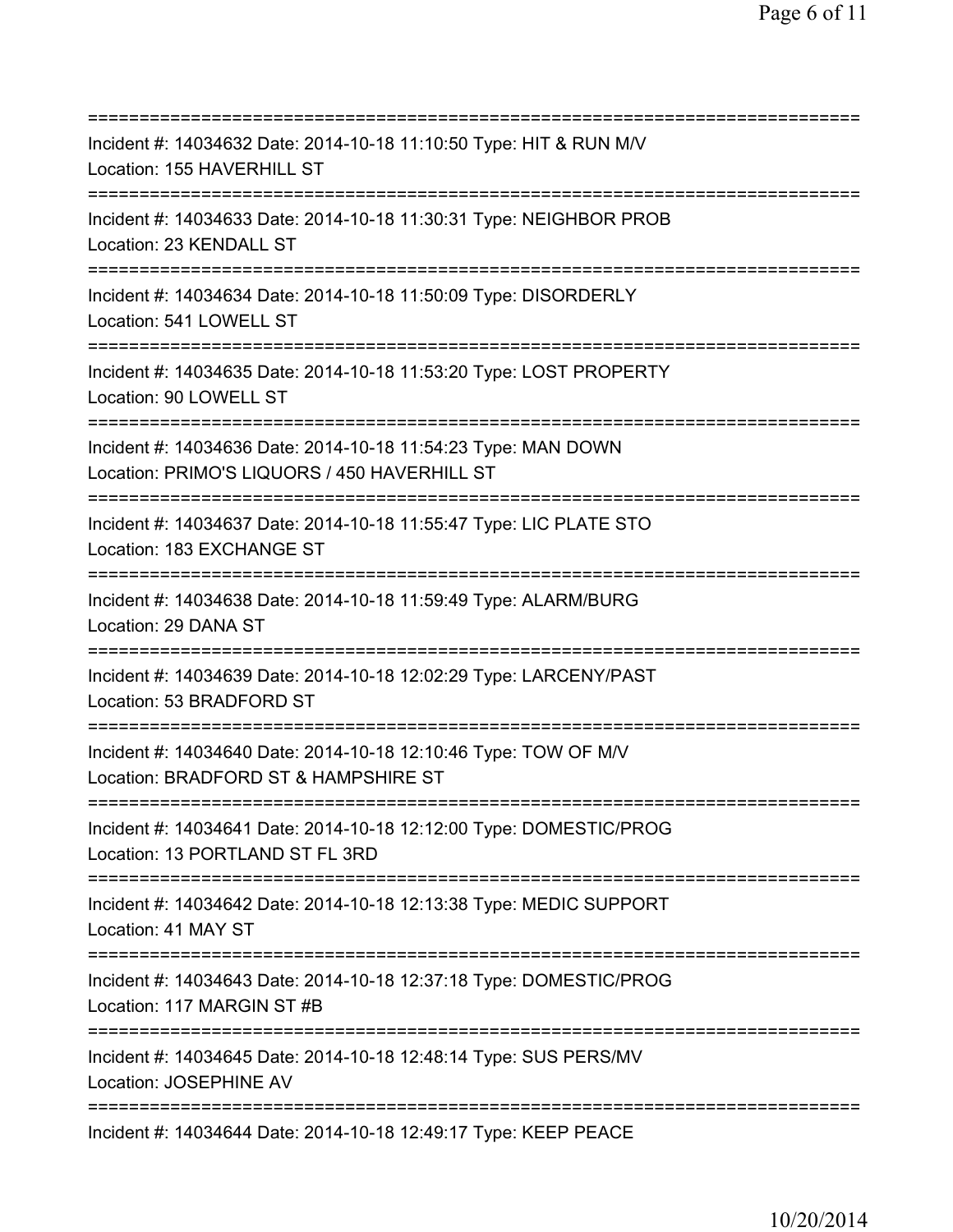| Location: 358 ANDOVER ST                                                                                   |
|------------------------------------------------------------------------------------------------------------|
| Incident #: 14034646 Date: 2014-10-18 12:58:47 Type: A&B D/W/ PROG<br>Location: 317 LOWELL ST              |
| Incident #: 14034647 Date: 2014-10-18 13:02:52 Type: AUTO ACC/PI<br>Location: 7 BROADWAY                   |
| Incident #: 14034648 Date: 2014-10-18 13:42:03 Type: AUTO ACC/NO PI<br>Location: ANDOVER ST & S BROADWAY   |
| Incident #: 14034649 Date: 2014-10-18 13:57:50 Type: AUTO ACC/PED<br>Location: ESSEX ST & MARGIN ST        |
| Incident #: 14034650 Date: 2014-10-18 14:19:02 Type: DOMESTIC/PROG<br>Location: 26 HILLSIDE AV FL 2ND      |
| Incident #: 14034651 Date: 2014-10-18 14:22:35 Type: DOMESTIC/PROG<br>Location: 441 RIVERSIDE DR #B-1      |
| Incident #: 14034652 Date: 2014-10-18 14:25:12 Type: SUS PERS/MV<br>Location: 30 EASTON ST                 |
| Incident #: 14034653 Date: 2014-10-18 14:31:27 Type: A&B PAST<br>Location: 383 CHESTNUT ST #97             |
| Incident #: 14034654 Date: 2014-10-18 14:41:41 Type: NOTIFICATION<br>Location: 58 CONGRESS ST              |
| Incident #: 14034655 Date: 2014-10-18 15:23:55 Type: GUN CALL<br>Location: 343 LOWELL ST                   |
| Incident #: 14034656 Date: 2014-10-18 15:47:16 Type: AUTO ACC/UNK PI<br>Location: GRAFTON ST & WINTHROP AV |
| Incident #: 14034657 Date: 2014-10-18 16:05:19 Type: ALARM/BURG<br>Location: 14 MARKET ST                  |
| Incident #: 14034658 Date: 2014-10-18 16:07:03 Type: DRUG VIO<br>Location: 4 FERRY ST                      |
| Indident # 44094650 Deta: 9044 40 40 46:00:45 Tune: OLIO DEDO/M/                                           |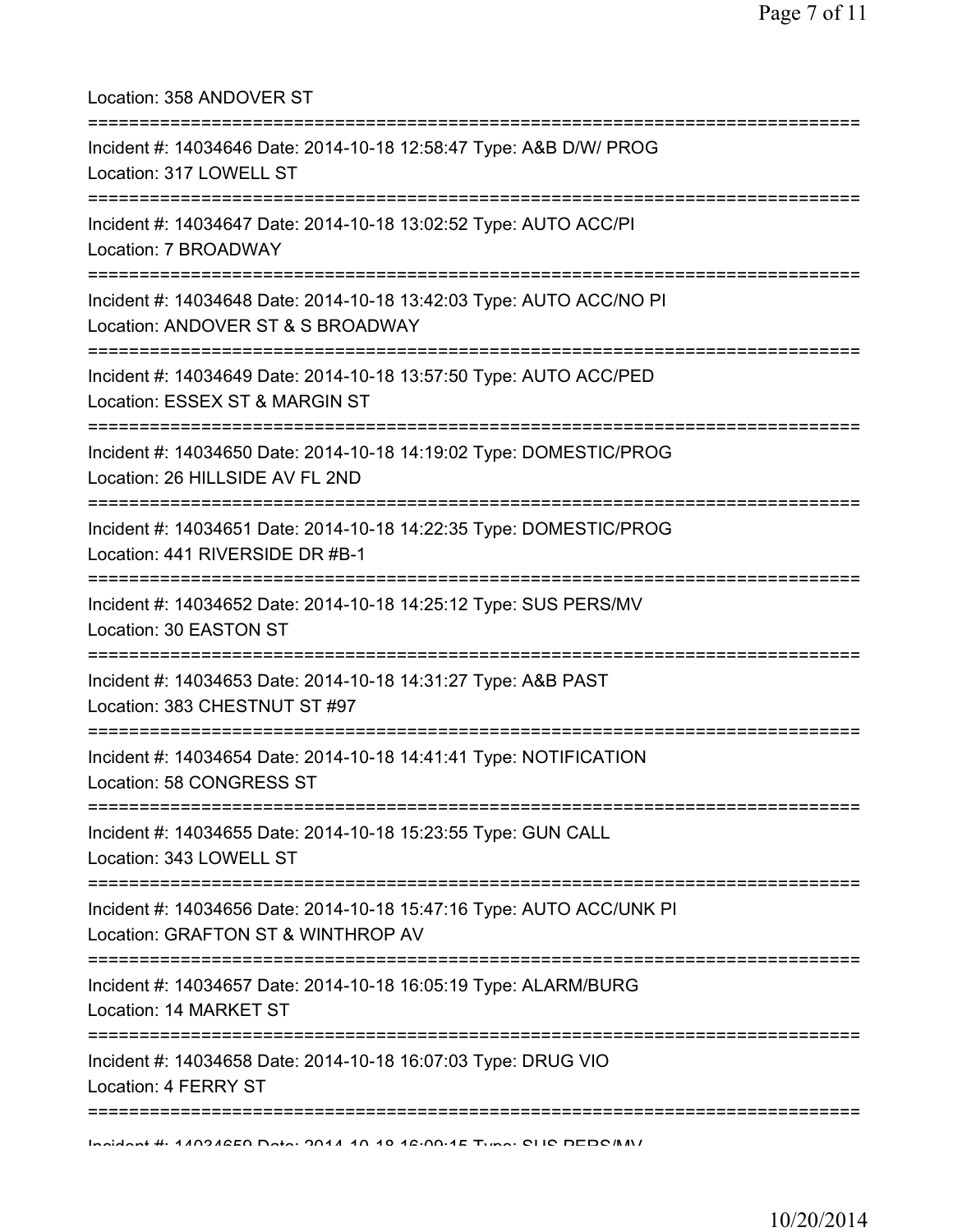Location: 4 FERRY ST

| Incident #: 14034660 Date: 2014-10-18 16:11:22 Type: ASSIST FIRE<br>Location: 71 CENTER ST                                 |
|----------------------------------------------------------------------------------------------------------------------------|
| Incident #: 14034661 Date: 2014-10-18 16:47:48 Type: MEDIC SUPPORT<br>Location: DISCOUNT LIQUOR / 103 BROADWAY             |
| Incident #: 14034662 Date: 2014-10-18 16:55:10 Type: INVESTIGATION<br>Location: LAWRENCE POLICE DEPARTMENT / 90 LOWELL ST  |
| Incident #: 14034663 Date: 2014-10-18 17:04:15 Type: ALARM/BURG<br>Location: 452 MT VERNON ST<br>:======================== |
| Incident #: 14034664 Date: 2014-10-18 17:06:57 Type: NOISE ORD<br>Location: 116 FARNHAM ST                                 |
| Incident #: 14034665 Date: 2014-10-18 17:37:14 Type: M/V STOP<br>Location: 85 BRADFORD ST                                  |
| Incident #: 14034666 Date: 2014-10-18 17:50:50 Type: M/V STOP<br>Location: 599 ESSEX                                       |
| Incident #: 14034667 Date: 2014-10-18 17:54:29 Type: B&E/PAST<br>Location: 44 FERN ST                                      |
| Incident #: 14034668 Date: 2014-10-18 17:57:27 Type: GENERAL SERV<br>Location: 104 FARNHAM ST                              |
| Incident #: 14034669 Date: 2014-10-18 18:20:17 Type: TOW OF M/V<br>Location: BAILEY ST & OSGOOD                            |
| Incident #: 14034670 Date: 2014-10-18 18:24:25 Type: LARCENY/PAST<br>Location: 276 BROADWAY                                |
| Incident #: 14034671 Date: 2014-10-18 18:39:52 Type: DOMESTIC/PROG<br>Location: 303 HAMPSHIRE ST #1A                       |
| Incident #: 14034672 Date: 2014-10-18 18:45:25 Type: M/V STOP<br>Location: SBROADWAY & FRONT                               |
|                                                                                                                            |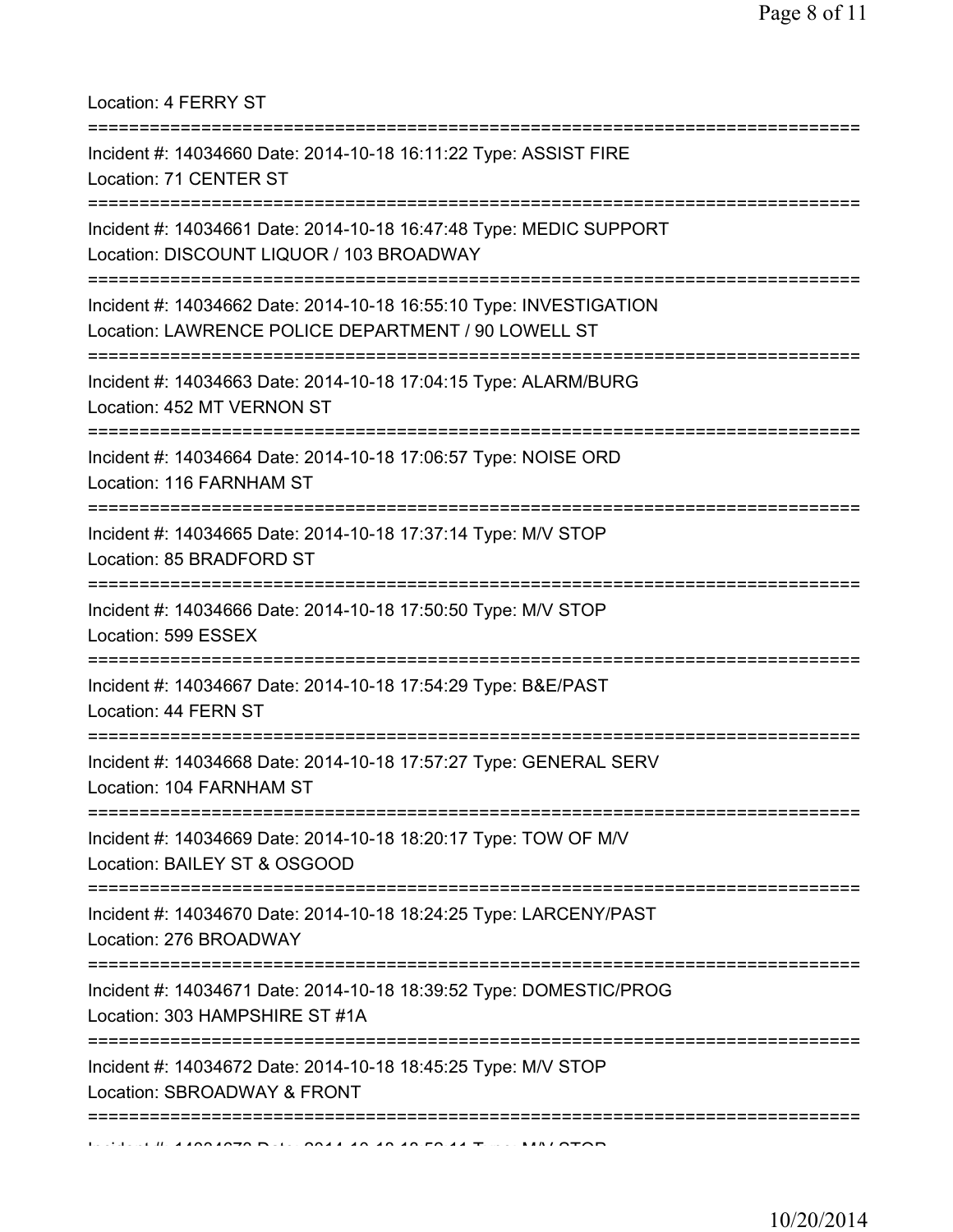Location: 200 PARKER ST =========================================================================== Incident #: 14034674 Date: 2014-10-18 18:53:44 Type: MAN DOWN Location: 54 FOSTER ST FL 3 =========================================================================== Incident #: 14034675 Date: 2014-10-18 19:15:07 Type: DOMESTIC/PROG Location: 3 EASTON ST FL 1 =========================================================================== Incident #: 14034676 Date: 2014-10-18 19:26:55 Type: M/V STOP Location: MERRIMACK ST & S BROADWAY =========================================================================== Incident #: 14034677 Date: 2014-10-18 19:46:42 Type: M/V STOP Location: ANDOVER ST & S UNION ST =========================================================================== Incident #: 14034678 Date: 2014-10-18 19:59:55 Type: MV/BLOCKING Location: 45 CEDAR ST =========================================================================== Incident #: 14034679 Date: 2014-10-18 20:10:11 Type: GENERAL SERV Location: 59 FRANKLIN ST =========================================================================== Incident #: 14034680 Date: 2014-10-18 20:23:53 Type: M/V STOP Location: MT VERNON ST & S BROADWAY =========================================================================== Incident #: 14034681 Date: 2014-10-18 20:30:50 Type: M/V STOP Location: 438 S BROADWAY =========================================================================== Incident #: 14034682 Date: 2014-10-18 20:31:20 Type: SUS PERS/MV Location: 118 BEACON AV =========================================================================== Incident #: 14034683 Date: 2014-10-18 20:32:15 Type: ALARM/BURG Location: PARTHUM SCHOOL / 258 E HAVERHILL ST =========================================================================== Incident #: 14034685 Date: 2014-10-18 20:47:41 Type: CK WELL BEING Location: 59 FRANKLIN ST #3 =========================================================================== Incident #: 14034684 Date: 2014-10-18 20:49:13 Type: AUTO ACC/PI Location: 349 LAWRENCE ST =========================================================================== Incident #: 14034686 Date: 2014-10-18 20:58:51 Type: NOISE ORD Location: 27 YALE ST =========================================================================== Incident #: 14034687 Date: 2014 10 18 21:05:29 Type: FIRE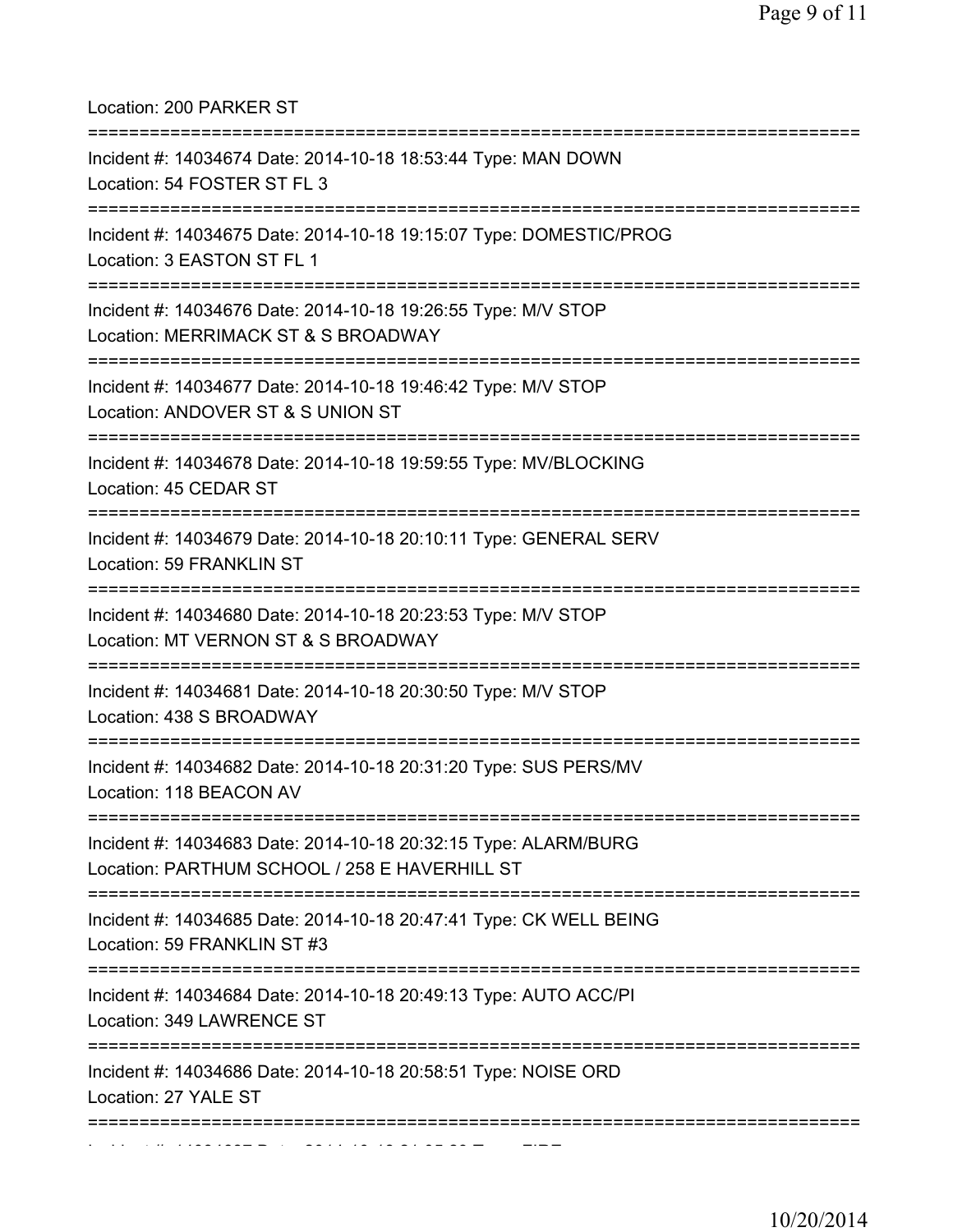Location: 80 BUTLER ST

| Incident #: 14034688 Date: 2014-10-18 21:34:20 Type: SUS PERS/MV<br>Location: GUILMETTE SCHOOL / 80 BODWELL ST                       |
|--------------------------------------------------------------------------------------------------------------------------------------|
| Incident #: 14034689 Date: 2014-10-18 21:38:23 Type: M/V STOP<br>Location: FERRY ST & PROSPECT ST                                    |
| Incident #: 14034690 Date: 2014-10-18 21:41:17 Type: M/V STOP<br>Location: AMESBURY ST & ESSEX ST                                    |
| Incident #: 14034691 Date: 2014-10-18 21:42:03 Type: NOISE ORD<br>Location: 76 BUNKERHILL ST                                         |
| Incident #: 14034692 Date: 2014-10-18 21:49:14 Type: M/V STOP<br>Location: 205 BROADWAY                                              |
| Incident #: 14034694 Date: 2014-10-18 21:53:49 Type: A&B PAST<br>Location: 11 GROTON ST                                              |
| Incident #: 14034695 Date: 2014-10-18 21:56:57 Type: A&B PAST<br>Location: CANAL ST & UNION ST<br>================================== |
| Incident #: 14034693 Date: 2014-10-18 21:57:06 Type: NOISE ORD<br>Location: 27 YALE ST                                               |
| Incident #: 14034696 Date: 2014-10-18 21:59:31 Type: M/V STOP<br>Location: 378 HAVERHILL ST                                          |
| Incident #: 14034697 Date: 2014-10-18 22:14:43 Type: ALARM/BURG<br>Location: CVS PHARMACY / 205 S BROADWAY                           |
| Incident #: 14034698 Date: 2014-10-18 22:27:30 Type: ALARM/BURG<br>Location: LAS PALMAS / 445 ESSEX ST                               |
| Incident #: 14034699 Date: 2014-10-18 22:29:44 Type: MV/BLOCKING<br>Location: 22 CROSBY ST                                           |
| =============================<br>Incident #: 14034700 Date: 2014-10-18 22:43:25 Type: DK (DRUNK)<br>Location: BROADWAY & LOWELL ST   |
|                                                                                                                                      |